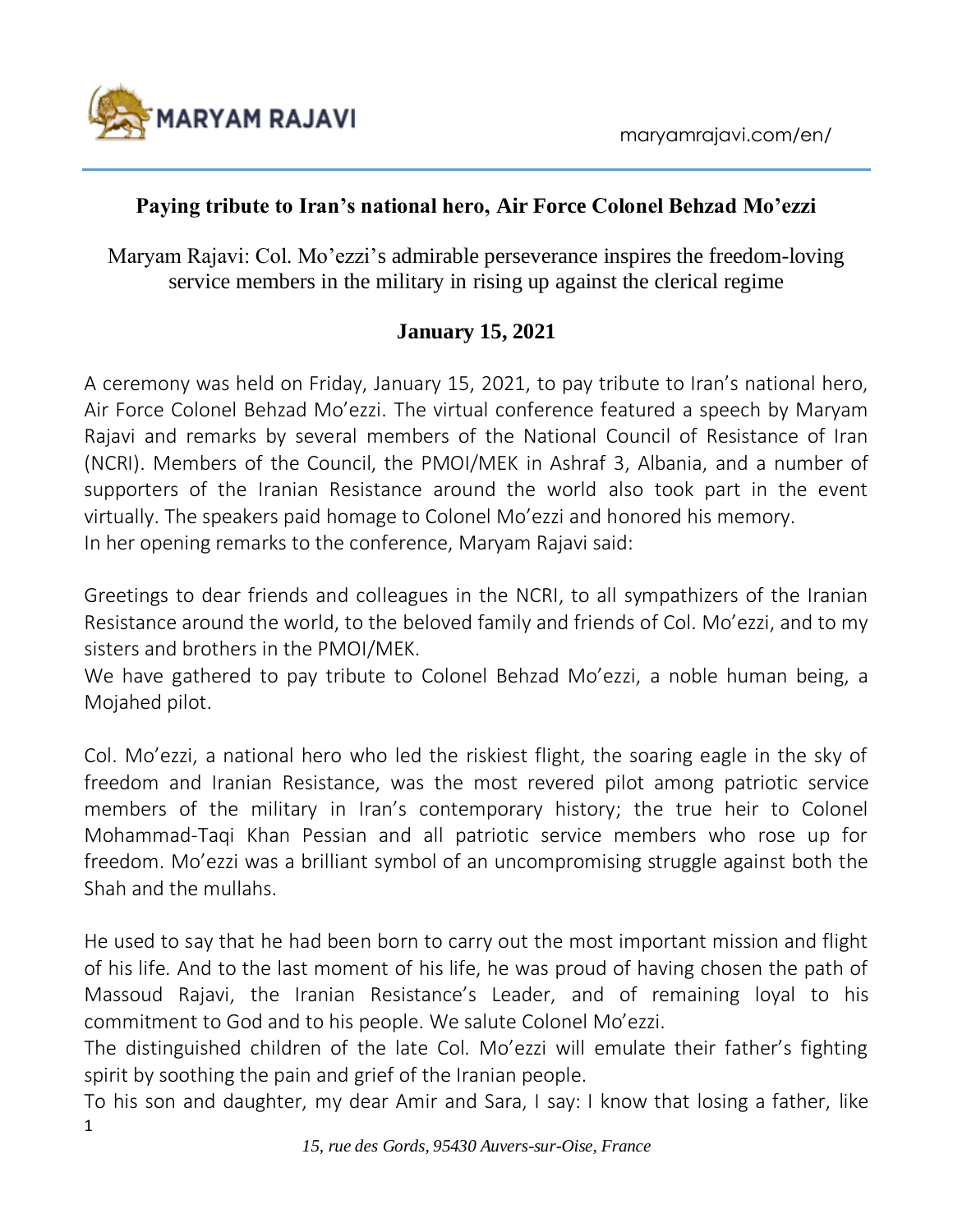Colonel Mo'ezzi is truly difficult. But rest assured that he will live in the hearts and minds of thousands upon thousands of combatants of freedom.

Years ago, I personally heard from the Colonel who said: "In Iran, anyone who gets to know my family, treats them with kindness." We also witnessed this truth in another form in the telethon of Iran National Television. Less than an hour after the INTV announced the passing of Col. Mo'ezzi, our compatriots contacted the INTV's telethon one after the other and expressed their condolences to the PMOI/MEK and the people of Iran. Shortly afterwards, we saw that they paid tribute to Col. Mo'ezzi by posting his pictures on the walls and public places nationwide.

I would also like to salute and express my condolences to our dear brother, Major Hossein Eskandarian, the honorable member of the NCRI, and the co-pilot, and to Mr. Bijan Vakili, the flight engineer, the enduring friends of Col. Mo'ezzi. They always stood by his side and have joined us in this tribute.

I would also like to use this opportunity to honor the memories of the Air Force servicemen, the heroes who were executed by the murderous Khomeini because of their role in the great mission, which flew Massoud Rajavi out of Iran.

## The riskiest flight

The greatest accomplishment of our beloved Colonel was his epic flight on July 29, 1981, which he called "the riskiest flight." For obvious reasons, he knew exactly what he was doing in this very critical, extremely dangerous, and tremendously consequential mission. Colonel Mo'ezzi volunteered for this mission. In the days following June 20, 1981, when the regime was violently slaughtering the PMOI/MEK, any form of contact with the PMOI/MEK, and any form of assistance to the organization was brutally punished even with the death penalty. So, our national hero was keenly aware what he had accepted to undertake.

Therefore, when he embarked on this path, the first price he had to pay was to put his life on the line and subsequently all his life, standing, and career.

Undoubtedly, Colonel Mo'ezzi had found who he was searching for: Massoud Rajavi. He accepted this responsibility wholeheartedly and sought to do whatever he could save Massoud's life and safely fly him out of harm's way.

This was his life's mission the great objective he endeavored to reach.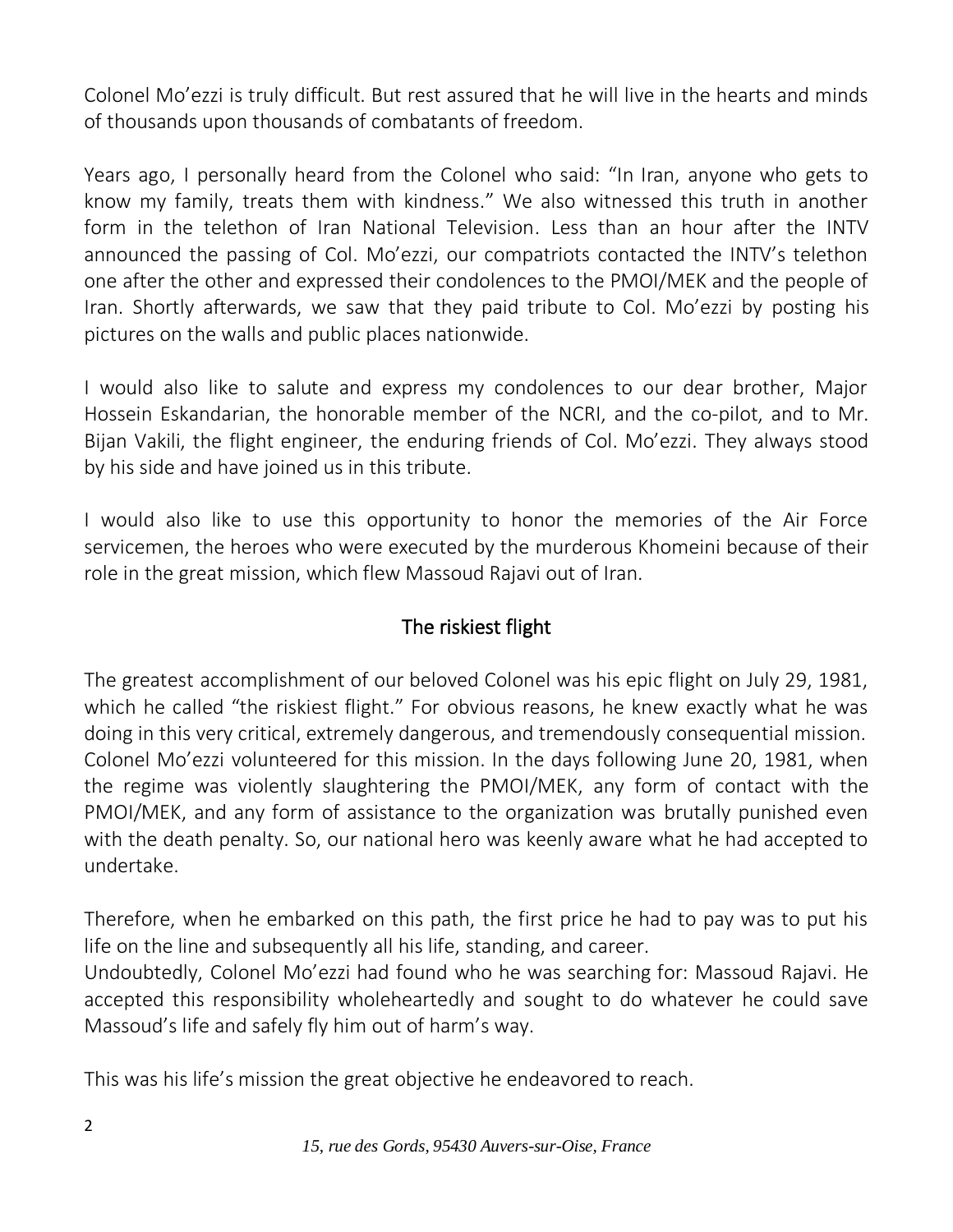When the radio aired the news of Massoud Rajavi's departure from Tehran to Paris on July 29, 1981, everyone in the PMOI/MEK, and every freedom-loving Iranian around the world who learned of this news, was overwhelmed with hope and jubilation. At the same time, everyone attributed the success of this operation to Colonel Behzad Mo'ezzi. In my message of condolences a few days ago, I said that I have always felt indebted to him. I had repeatedly told him in person that I will forever remain grateful to him for that great flight and that critical mission.

Everyone noticed his virtues, and his humane and popular attributes. But let me use this opportunity and point out that he had absolutely no interest in wealth, job, ambitions, , positions, and even personal affluence. In this regard, as Massoud Rajavi said, he was truly a pious dervish.

It is appropriate to recall that beyond his personal attributes, beyond his admirable humility, what set Colonel Mo'ezzi apart from others as a Mojahed and a combatant of freedom, was his decision to always remain indebted to his people and to the path and the struggle he had chosen. He, therefore, did not want anything for himself and refrained from being viewed as someone special by others.

Over the past 40 years, he lived in a small room at the NCRI headquarters (in Auvers-sur-Oise). This life mirrored his beliefs and piety. He had access to every privilege, and he was free to live as he wished even in proximity of the Resistance movement, but he chose to live among the PMOI/MEK members.

He also was arrested during the French police June 17, 2003 onslaught against the NCRI. He was exiled to the small town of Chaumont, 250 kilometers south of Paris. He quickly became popular with people there. Twenty-five human rights and refugee associations formed a committee in support of Colonel Mo'ezzi. They wrote letters to various French agencies and institutions, including to the Élysée Palace, protesting his forced exile. Colonel Mo'ezzi used to say that it had gotten to a point where when he would go around the town, everyone knew him and expressed sympathy with the Iranian Resistance.

Even during forced exile, he engaged in a lot of political activities to expose the shameful attack against the NCRI, which received substantial coverage in the French media. The French Channel 3 television said: "He is considered a hero in his own country, an Air Force Colonel who flew the leader of the Resistance out of Iran but is being threatened by French officials."